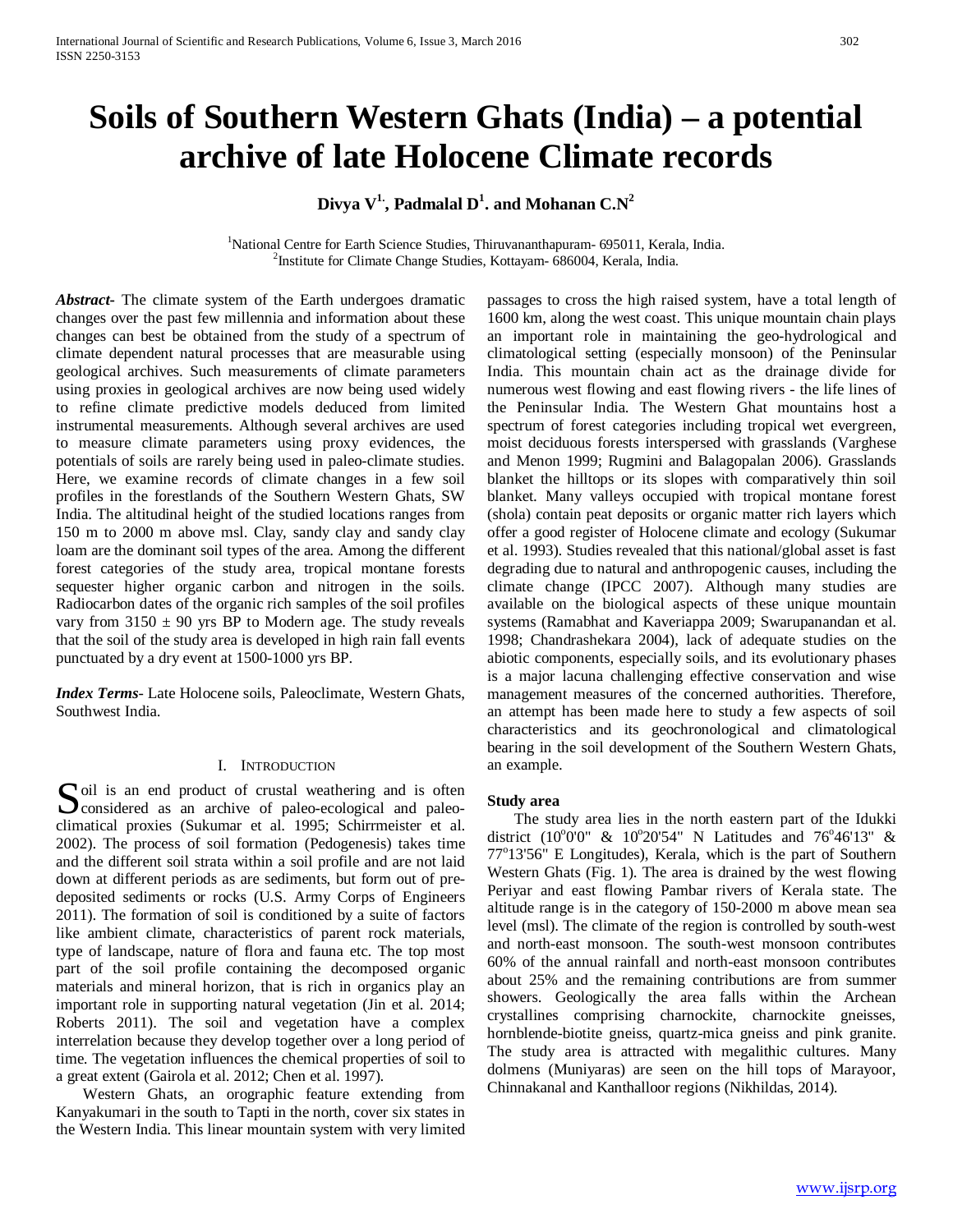

**Fig. 1. Study area showing the trench soil sampling locations (Stn 1 – 10). Spot height of the locations are given in meters (m)**

### II. MATERIALS AND METHODS

 A systematic field work was conducted in the forestlands of Idukki district falling within the study area to collect primary and secondary data for the study. Ten stations were identified in the area for collecting soil samples from 1m deep trenches. Soil samples were collected from a transect stretching from Neriamangalam in the west to Chinnar in the east, covering all the major landuse classes/vegetation types of the Western Ghats. Table 1 depicts the salient features of the trench sampling locations along with the respective spot heights. The co-ordinates of the trench sampling locations were fixed with a hand held GPS (Trimble Juno SB). Soil samples are collected from each trenches having a size of 1m x 1m x 1m. Soil subsamples are collected from the walls of the trenches and preserved in neatly labeled polythene bags. Utmost care was taken to avoid contamination during sampling and transportation. A total of 100 subsamples are collected for the analysis. Roots and plant residues are removed from the samples and then air dried at  $50 \pm$ 3°C to constant weight. These samples are then passed through 2.00 mm sieve and finely powdered for geochemical analysis. The original dried samples were used for textural studies following Lewis (1984).

**Table 1: Details of the sampling sites.**

|                        |                      | Altitude |                   |
|------------------------|----------------------|----------|-------------------|
| <b>Stations</b>        | Location             | (m)      | Forest type *     |
| Stn 1                  | Neriamangalam        | 158      | Evergreen         |
|                        |                      |          | Moist             |
| $\mathrm{Stn}$ 2       | Mamalakandam         | 455      | deciduous         |
| $\mathrm{Stn}$ 3       | Mankulam             | 972      | Evergreen         |
| $\operatorname{Stn} 4$ | Parvathy mala        | 1643     | Low elevation     |
|                        |                      |          | Shola             |
| $\mathrm{Stn} 5$       | Eravikulam           | 1906     | Grassland         |
|                        | <b>National Park</b> |          |                   |
| Stn 6                  |                      | 1915     | Tropical          |
|                        | Eravikulam           |          | forest<br>montane |
|                        | <b>National Park</b> |          | (Shola)           |
| Stn 7                  | Nemacaud             | 1874     | Hill<br>top       |

|                            |           |      | evergreen      |  |  |
|----------------------------|-----------|------|----------------|--|--|
| Stn 8                      | Kandallur | 1384 | Dry deciduous  |  |  |
|                            |           |      | Sandal<br>wood |  |  |
| Stn 9                      | Marayoor  | 970  | forest         |  |  |
| Stn 10                     | Chinnar   | 481  | Dry deciduous  |  |  |
| *(Champion and Seth, 1968) |           |      |                |  |  |

 Colour of the soil samples were identified using Munsell Soil Colour Chart (1994). Soil organic carbon (SOC) is determined by the wet digestion method (Walkley and Black 1934). The pH of soil was measured with the help of portable pH meter. Nitrogen (N) is estimated by Kjeldahl digestion method (Maiti 2003). Radiocarbon dating was carried out at the Birbal Sahni Institute of Palaeobotony, Lucknow using conventional methods. The soil types were identified from the sand, silt and clay by USDA soil classification diagram (USDA 1987). III. RESULTS AND DISCUSSION

#### **Soil Colour**

 The soil colour of the trench samples shows significant variations with respect to location, geology as well as depth of sampling points (Fig. 2). The soil samples of the study area exhibit a spectrum of colours- strong brown (7.5 YR 4/6, 5/8 and 5/6), brown (7.5 YR 4/4), dark yellowish brown (10 YR 3/4, 4/6 and 3/6), yellowish red (5 YR 5/8), black (7.5 YR 2.5/1), very dark brown (7.5 YR 2.5/2), red (2.5 YR 4/6 and 4/8), dark reddish brown (5 YR 3/3, 3/2, 3/4 and 2.5/2), dark brown (7.5 YR 3/2 and 3/3) and brownish yellow (10 YR 6/8). The soil samples of Stns 1, 3, 5, 7 and 10 are reddish brown to strong brown indicating higher degree of oxidation and/or hydration of iron oxide minerals in the soil profile. Soils of the shola forest (Stn 6) exhibit dark brown and black with a colour index of 7 YR 2.5/1 and 2.5/2. This could be attributed to the organic matter content in the soils. Certain levels of soil of Stns 2, 4 and 8 also revealed yellowish brown to dark brown colouration. In general, the colouration of the soils of the study area is attributed due to either redoximorphic (redox) process of the ferro-magnesium bearing minerals in the host material or due to the organic input into the system or both (Guimaraes 2013).

#### **Soil Texture**

 Out of the 100 samples representing the 10 profiles examined (10 each in a profile) for this study, 36% of the samples exhibit sandy clay loam type soil and 26% clay type. The remaining samples fall within a spectrum of textural classes viz: sandy loam (17%), sandy clay (11%), clay loam (6%), loamy sand  $(2\%)$ , silty clay loam  $(2\%)$  and sand  $(1\%)$ ; (Fig. 2). The sand, silt and clay contents in the soil samples of the study area varies from 14.24 to 90.88% (av. 50.7%), 3.42 to 50.23% (av. 17%) and 5.70 to 64.36% (av. 32.3%) respectively.

 In general, the soils of the study area are generally sand and clay dominant compared to silt. The only exception to this contention is the case of Parvathi mala (Stn 4), which is mostly silt and clay dominant. In most deciduous forests, soil structure is loose and no sign of any aggregate formation was noticed. Stations 2 (Mamalakandam) and 10 (Chinnar) comprise of more than 70% sand and the values increase from top to bottom layers of the profile. In shola forest, sand percentage decreases with increasing depth of the profile. An overall evaluation of the silt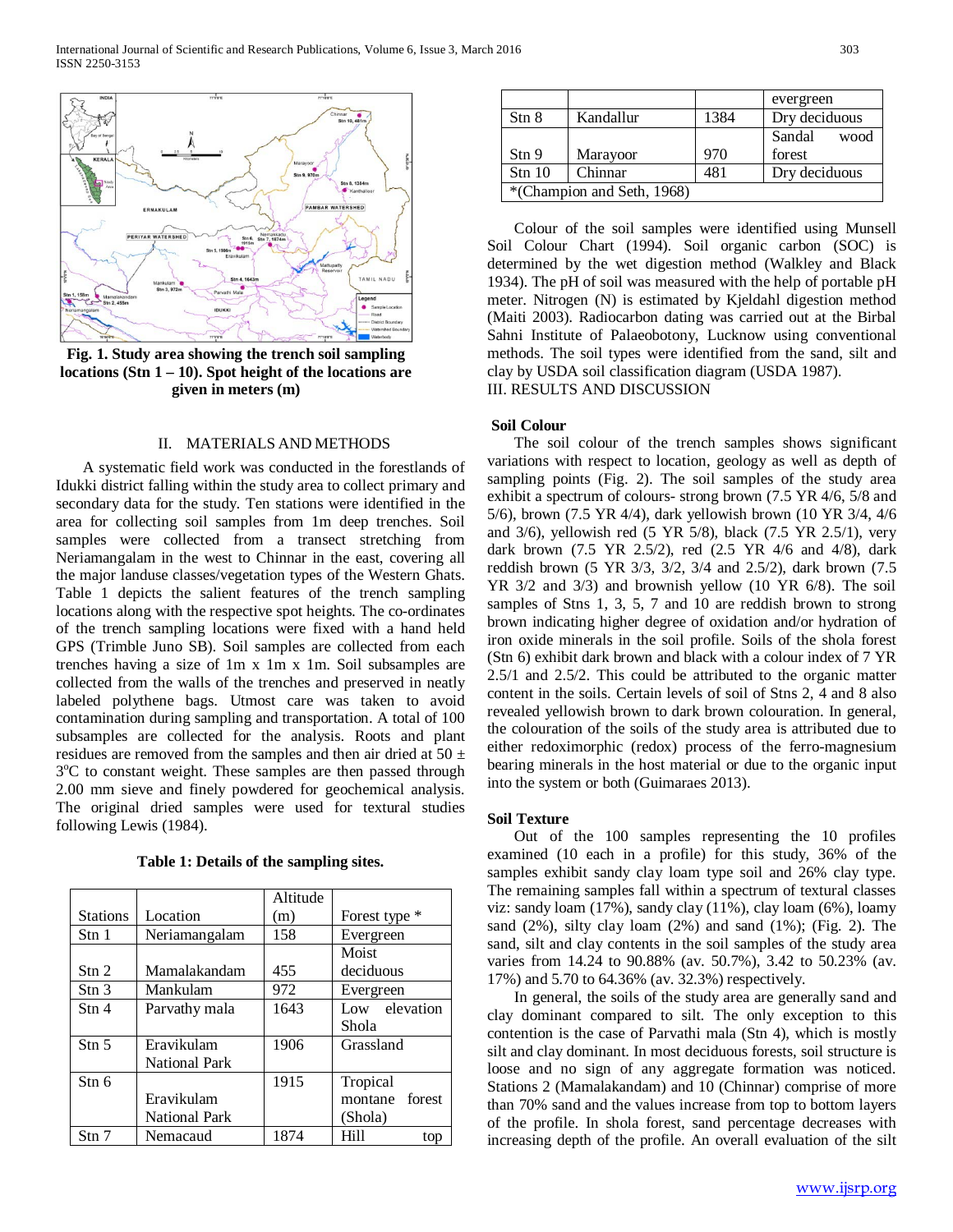and clay contents reveals the existence of a positive relation with spot heights of the respective sampling locations. The higher the elevation the lesser the content of sand in the soil substratum. With rise in altitude and rainfall, the condition becomes favourable for higher rate of disintegration/weathering of crustal rocks and formation of larger proportion of finer particles (Saeed et al. 2014).



**Fig. 2. Soil types (after USDA, 1987) and colour encountered in the trench samples of the study area.**

## III. SOIL ORGANIC CARBON

 The SOC content of the trench samples of the study area varies between 0.13% and 13.89% with an average of 1.81%. In surface layer of Stn 6 in the shola forest recorded the maximum SOC value (13.89%), whereas the trench samples of Stn 10 recorded the minimum value (0.22%). Among the samples of the study area, shola forest (Stn 6) recorded the maximum SOC% whereas dry deciduous forest at Stn 10 recorded the lowest.

 A decreasing trend in soil organic carbon (SOC) was observed with increasing soil depths **(**Fig. 3). In the present study, shola forest represents a high SOC value and this result may be due to its unaltered natural setting with profuse growth of trees and shrubs. Dense canopy and thick undercover result in increased amount of carbon return in the form of litter fall. This will contribute to high amount of forest floor organic matter. Apart from this the deeper root biomass of the trees, cool temperature and precipitation (Chapin et al. 2002; Keith et al. 2009) and high species composition of this site was also another contributing factor favouring organic carbon accumulation in soils. On the other hand, factors like decreased litter input, shifts in abundance of woody and herbaceous vegetation, changes in depth distribution of plant roots, altered soil water and temperature regimes which accelerate decomposition and a decrease in NPP (Net Primary Production); (Johnson et al. 1995; Jackson et al. 2000) might have contributed to the loss of SOC in the dry deciduous forested areas.

 The higher organic carbon content recorded in the top layer of most of the soil profiles may be attributed to rapid decomposition of forest litter. Clay content is also a key factor in controlling the dynamics of carbon in soil as clay particles are

very efficient in trapping organic carbon derived from various sources.

### **Total Nitrogen**

 The rate of soil nitrogen mineralization, used as indices of nitrogen availability and nitrogen mineralization often differs with vegetation type, altitude and topographic position. This may be attributed to variation in soil organic matter, temperature and water availability (Zhang et al. 2012). Nitrogen values of the soil samples of the study area varies between BDL (Below Detection Limit) and 1.09% with an average of 0.09% for the bulk soil. From this, it is clear that soils of the shola forest invariably register higher values of nitrogen (Fig. 3) owing to the presence of thick vegetation and high organic matter content. The total quantity of biomass reaching the soil through litter fall and rate of mineralization of the same are the factors that finally determine the nitrogen value of the soil. The soils rich in organic matter with a slow and steady mineralization rate, as observed in the case of sholas, could maintain a higher nitrogen budget in soils in spite of the higher levels of plant uptake. The statistical analysis reveals that organic carbon shows strong positive correlation with nitrogen  $(R = 0.894)$  in locations where organic matter degradation is the major pathway of nitrogen to the soil substratum. From this study it is clear that the nitrogen values are higher in the higher altitude soils indicating the fact that temperature, organic carbon and water content are the factors determining the nitrogen trends in the soil substratum (Zhang et al. 2012; Yuksek 2013).



**Fig. 3. Variation of nitrogen (N) and organic carbon (C–org) along the soil profiles. Depth of the profile is given in cm and contents of N and C-org in percentages.**

#### **Climatic evidences**

 The radio carbon dates of soil samples obtained for two locations such as Parvathi mala (Stn 4) and shola forests at Eravikulam National Park (Stn 6) having sufficient organic contents for age determination indicate late Holocene age. The Stn 4 at Parvathi mala at a depth of 55 cm bgl yielded  $^{14}C$  date of  $3150 \pm 90$  yrs BP. At the same time a sample 35 cm bgl gave modern age. On the other hand the sample collected from shola forest in Eravikulam National Park (Stn 6) gave slightly younger age of  $2060 \pm 100$  yrs BP for a level 95 cm bgl. Further a sample at 45 cm bgl of the same section yielded an age of  $790 \pm 80$  yrs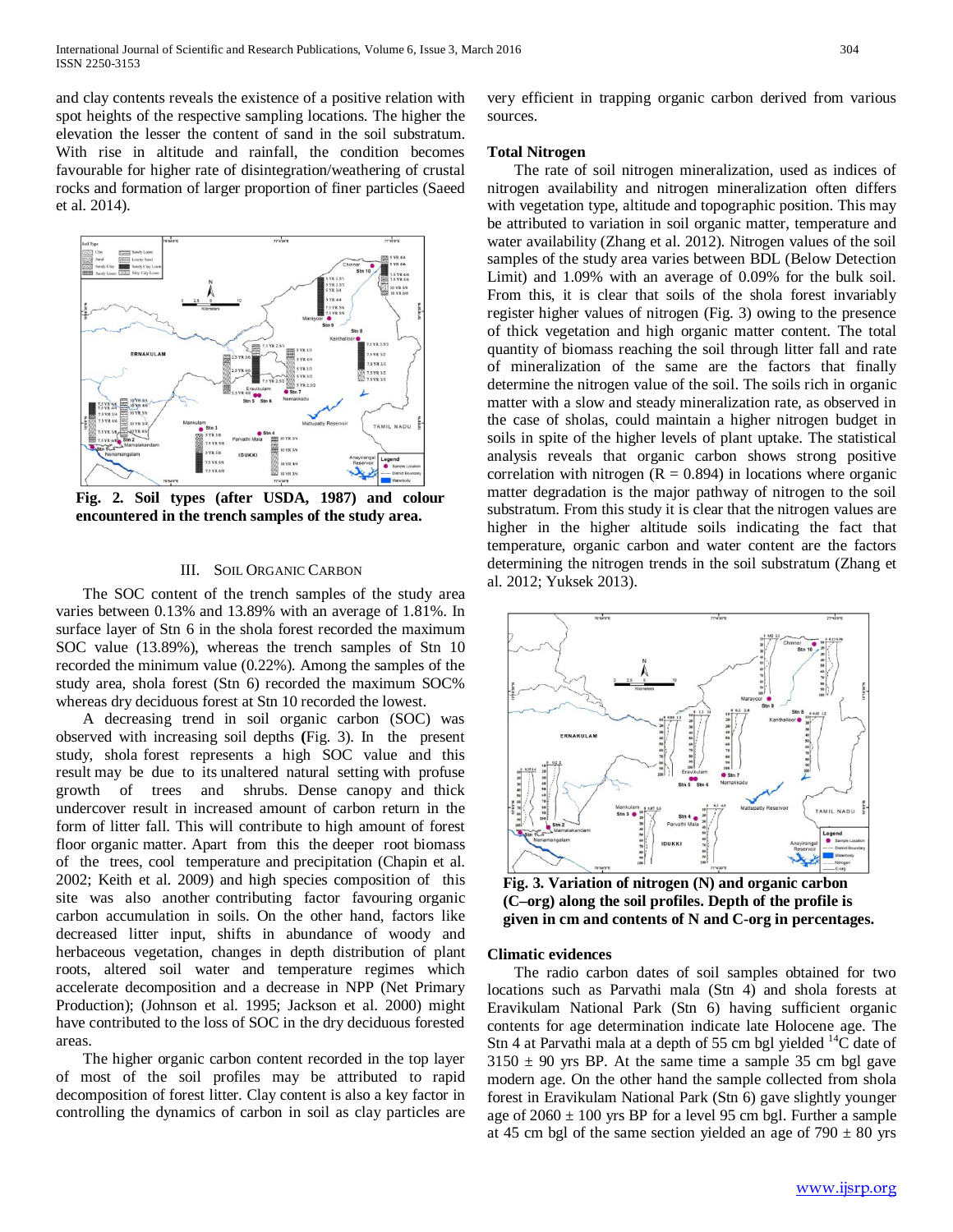BP (Fig. 4). The soil organic carbon and nitrogen shows marked increase in the upper younger layer of the two sections compared to the lower counter parts. Interestingly the C:N ratio exhibits a reverse trend with substantially lower values at the top (Fig. 5a & 5b) and higher values for the bottom layers. This clearly indicates the stratified nature of the soil profile with a period of break in soil development between the upper and lower layers. The period of hiatus coincides with the age range 1500-1000 yrs BP. A similar kind of break obtained for the high altitude lacustrine sediments of Pookot lake, located northwest of the study area in Western Ghats. This according to Veena et al. (2014) is attributed to a dry phase that hit the region somewhere between 1500-1000 yrs BP. Evidences for a dry phase during this period is also observed in the southern part of the study area by Raji et al. (2013) and Vishnu et al. (2013) while studying the lacustrine sediments of Southern Kerala. From these evidences and results of the study, it is revealed that the soil profile of the study area register records of three climate phases in the late Holocene with the lower and upper strata evolved during two distinct events of high rainfalls, whereas the break in the profile is attributed to a dry phase. Detailed study of these climate change records driven by the Asian summer monsoon requires systematic investigations of more organic matter rich soil profiles of the Western Ghats which under progress.



**Fig. 4. Lithological and chronological bearings of trench sample in Eravikulam National Park (Station 6) and Parvathi mala (Station 4) (Soil type, colour, soil layer features and age are mentioned in this diagram).** 



**Fig. 5a. Depth wise variation of SOC, nitrogen and C/N ratio in Eravikulam National Park.**



**Fig. 5b. Depth wise variation of SOC, nitrogen and C/N ratio in Parvathy mala.**

#### IV. CONCLUSION

 Colour of the soils shows marked spatial variation and generally varies from dark brown to yellowish red. Soils are generally sand and clay dominant. Sand shows a negative correlation with elevation, while and silt and clay show a reverse trend. The soil organic carbon also shows wide spatial variation. Among the samples of the study area, Shola forest soil of the Eravikulam National Park accounted for highest content of organic carbon whereas the dry deciduous forest soils registered low values. Compared to other forest types, soils in the Shola forest are rich in organic matter and nitrogen. Improvement of soil fertility by recycling of nutrients from deeper soil layers is also achieved by this fragile ecosystem. The radiocarbon dates of organic rich soil samples indicate that the soils in the study area are generally stratified and the soil apron developed on the flanks of the Ghats are evolved during late Holocene. A break in C:N ratio noticed in the Parvathi mala and Eravikulam Shola soil is attributed to a dry phase within a spell of high rain fall regime. Geochronological examination reveals that the dry phase coincides with the age range of 1500-1000 yrs BP, which is also observed earlier by the earlier researchers.

#### ACKNOWLEDGEMENT

 We thank the Director, National Centre for Earth Science studies, Thiruvananthapuram for facilities and support. The financial assistance from Kerala State Council for Science, Technology and Environment (KSCSTE), Government of Kerala to one of the authors (Divya V.) is gratefully acknowledged. We also thank to C.M. Nautiyal (Birbal Sahni Institute of Palaeobotany) for  ${}^{14}C$  dating of samples.

#### **REFERENCES**

- [1] Champion, H. G., & Seth, S. K. (1968). A revised survey of the forest types of India. Govt. of India Press, Nasik.
- [2] Chandrashekara, U. M. (2004). Assessing vulnerability and climate change impact on the vegetation structure and composition in wet evergreen and shola forests of Kerala part of the Western Ghats. KFRI Research Report 263.